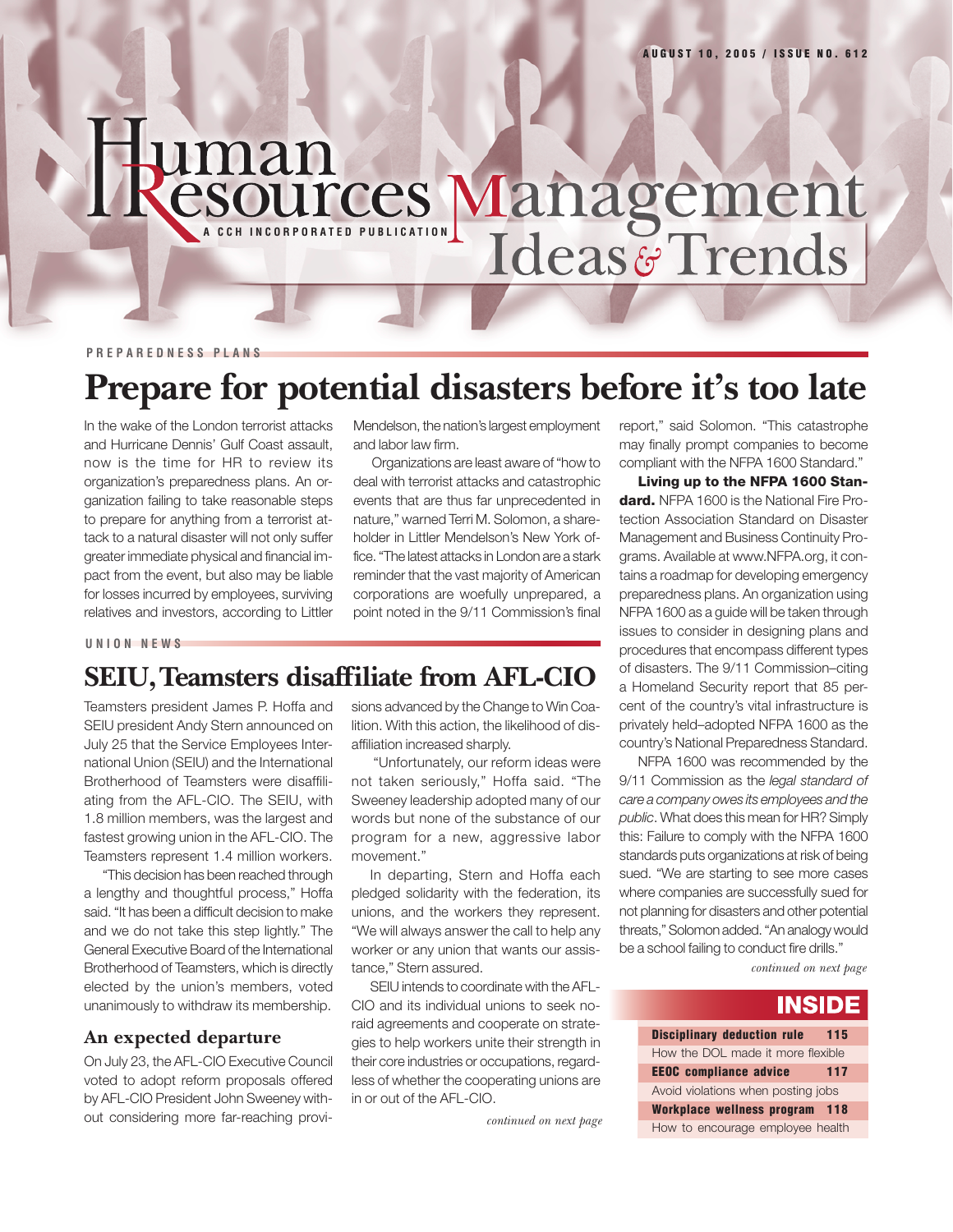### uman esources Management

#### **DISASTER PREPAREDNESS**

*continued from front page*

**You can guess which organizations are most at risk.** The organizations that are most at risk of falling victim to a terrorist attack are those you would expect. They are:

- $\bigcirc$  Those that have received threats or that have been identified as specific targets;
- **Those in safety sensitive industries, such** as airlines and chemical plants; and

Government agencies and embassies. Even organizations that unfortunately can expect to be victimized, however, can prepare for and protect against an attack. A sound business preparedness and recovery plan protects both corporate and employee interests. The plan should address:

- Historical threats, such as natural disasters and possible acts of terrorism;
- **Infrastructure disruption, including** transportation, power, sanitation and distribution;
- Accommodation of staff–on- or offsite–for up to 72 hours without outside assistance;
- Reunification plans for employees' families;
- Communications with employees, customers, suppliers and safety agencies;
- Security of operations during and following the disruption and possible security measures for employees' homes; and
- Distribution of cash to employees when banks and ATMs are unavailable and credit cards cannot be processed.

**HR has many options.** There is no disaster preparedness plan blueprint that will fit every organization. Depending on the nature of the business and the level of risk, HR should also consider the following helpful tips when developing or maintaining a disaster preparedness plan:

- The more at risk your organization is, the more detailed the design of your plan should be;
- Advise employees to maintain their own personal preparedness kits that could contain any medications the employee relies on, bottled water, sneakers, a flashlight, a transistor radio, a face mask, etc.
- $\bigcirc$  In addition to the disaster preparedness plan, create a disaster *recovery* plan so as to avoid confusion. However, if your organization does decide to utilize two

plans, keep both in one location. "There should be one document that is the source of all information related to disaster preparedness and recovery," advised Solomon. "With everything in one document (perhaps kept in a binder in full view), there is more chance that it can be quickly recovered and referred to in an emergency, rather than having to search in different places for multiple documents."

- **Develop a crisis management team, made** up of management and experts who bear the responsibility for responding to and directing the organization in the event of a disaster. Each member of this team should have readily accessible a copy of the disaster preparedness plan. "It would be a mistake to allow others, such as line employees, contractors, or outsiders, to take charge when they have not been briefed or trained in the myriad of factors that go into a disaster preparedness and emergency response plan," warned Solomon.
- Review your organization's policy at least annually, but be prepared to do so sooner in the event that the organization undergoes a change in circumstances or becomes the victim of some type of catastrophic event.

HR can expect any of these various procedures to be implemented with relative ease once they have enlisted the support of upper management and implemented a solid training program.

Employees who resist any of the organization's disaster preparedness procedures should be met with a firm stance and be advised that "all employees must adhere to such procedures as a condition of employment–period," suggested Solomon.

"Every organization, public and private, should have a disaster preparedness plan and should also do regular training and preparedness drills," advised Solomon. Preparedness is the key. A successful plan pays equal attention to the triumvirate: protecting employees, revenue and physical assets. Ultimately, Solomon noted, "You cannot be too prepared!"  $\square$ 

○○○○○○○○○ ○○○○○○○○○○○ *Source: CCH, Inc. interview of Terri M. Solomon, a shareholder in Littler Mendelson's New York office, on August 1, 2005.*

#### **UNION SPLIT**

**Sweeney responds** *continued from front page*

AFL-CIO President John Sweeney issued a harsh statement following the dissenting unions' initial decision to boycott the convention. "Not to attend the convention is an insult to their union brothers and sisters, and to all working people," he charged. The AFL-CIO leader continued to assert that most of the proposals made by the Change to Win Coalition were "similar, if not virtually identical," to many of those made by the AFL-CIO leadership.

#### **Change to Win charts course**

"Today will be remembered as the rebirth of union strength in America," Burger said. "This debate began with a desire to reform the AFL-CIO. It has evolved into an exciting new movement to organize and unite workers across America and, in fact, around the world."

Burger said Change to Win leaders and organizing directors would immediately begin implementing the organization's vision of industry-wide organizing, coordinated bargaining, and political action aligned with aggressive organizing campaigns.  $\square$ ○○○○○○○○ ○○○○○○○○○○○○

*Sources: AFL-CIO, Change to Win Coalition, International Brotherhood of Teamsters, SEIU.*



**114**  $\circ$  2005, **CCH** INCORPORATED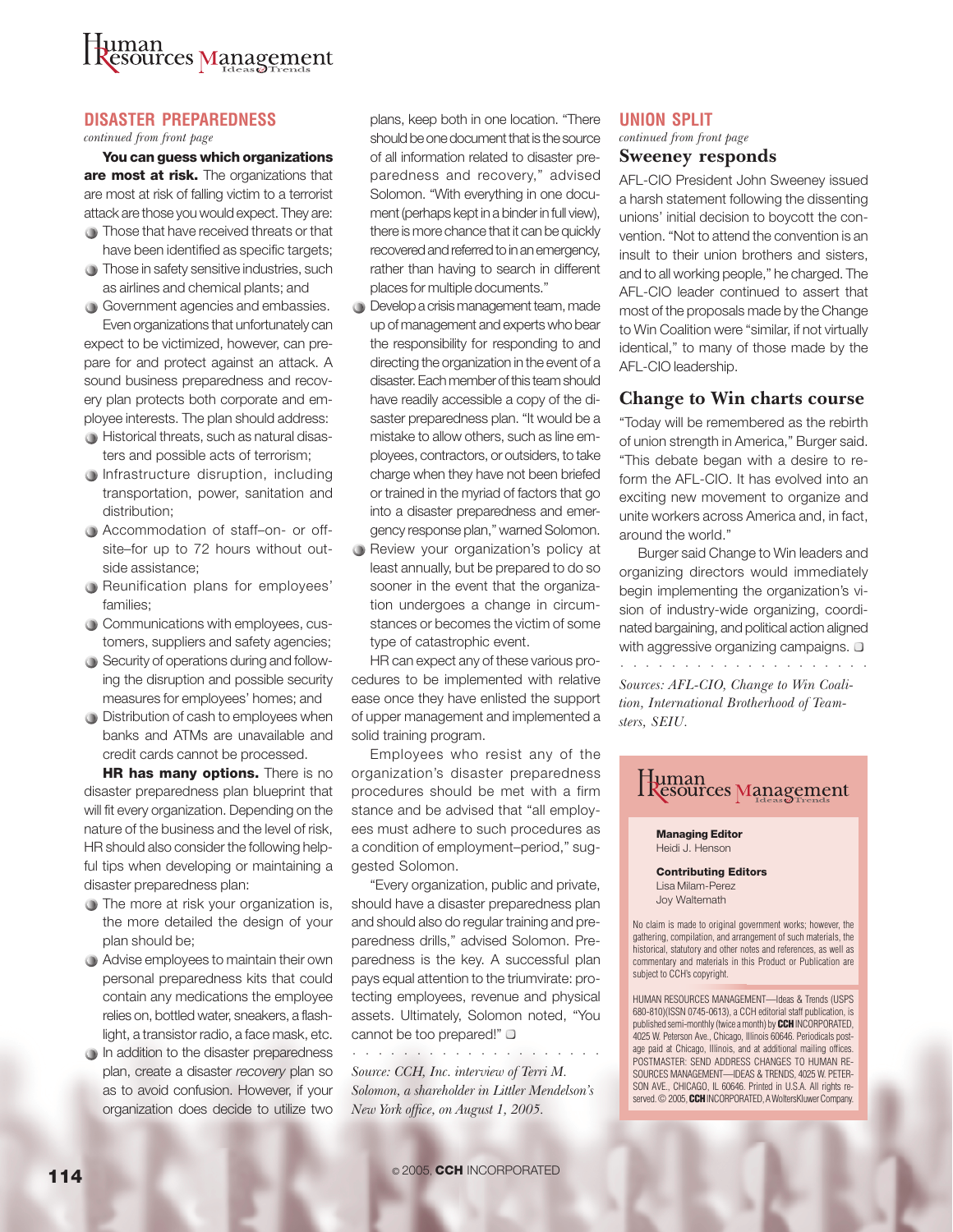#### **EMPLOYEE DISCIPLINE**

### **DOL creates flexibility by modifying disciplinary deduction rule**

The Department of Labor (DOL) modified the "disciplinary deduction" element of its overtime exemption regulations, creating flexibility for HR and employers who seek to suspend an employee for less than one week. Effective in August of 2004, the revised regulation allows suspension for one or more full workdays for "serious employee misconduct," such as sexual harassment, drug or alcohol abuse, violations of state or federal laws or workplace violence. The DOL cautioned that "serious employee misconduct" is not to be construed expansively to include performance or attendance issues–the term refers only to conduct.

**Disciplinary rule reflects current workplace realities.** The current regulations "adopt a safe harbor procedure under which employers can make inadvertent improper deductions without sacrificing the exemption," reported Paula D. Walker, an attorney with Waller Lansden Dortch & Davis. Walker stated, "The old regulation allowing deductions for violations of serious safety rules is just that– old." She explained that it was implemented long before the current focus on workplace concerns about sexual harassment, drug use or workplace violence. The current regulation is an example of the DOL striving to catch up with the modern American workplace.

When the DOL adopted the new regulations, it recognized the need of employers to suspend employees for periods shorter than the one week required under the old rules. According to Walker, "The new regulation recognized the employer's obligation to effectively address violations of laws as well as the obligation to take remedial action to address certain types of misconduct." Employers and HR will now be able to address serious workplace misconduct consistently within their organization for exempt and nonexempt employees alike.

For example, Walker described a situation in which an exempt employee engages in some form of prohibited misconduct and the employer, to protect itself from liability, must take effective remedial action to stop the conduct. It is in these situations that the DOL recognized the employer's need to treat exempt and non-exempt employees similarly and in a way that didn't penalize exempt employees by forcing a week-long suspension when a shorter suspension otherwise would have been given.

**Employers and HR will now be able to address serious workplace misconduct consistently within their organization for exempt and non-exempt employees alike.**

**Exempt employee must violate a** written policy. To take advantage of this new, flexible rule, HR must have workplace misconduct rules documented in a written policy. "As a threshold matter, employers should not suspend an exempt employee for less than a week unless they determine that the employee violated a written workplace conduct policy," advised Walker. Suspension for a violation of any policy outside those identified by the DOL requires careful scrutiny to ensure that the policy addresses conduct, not performance, and to determine whether the policy is similar to those identified by the DOL.

As a general guide, the policies DOL identifies involve conduct that impacts the safety of an employee or others or is directed at another person. When subjecting an employee whose conduct involves neither type of action to a suspension that is to be served in less than one week, HR should be aware that it is taking a risk in doing so without additional guidance from the DOL.

**Adopt a policy for each type of prohibited conduct.** Rather than relying on one policy governing prohibited conduct, HR should adopt individual policies for each type of conduct. The policies should specify the prohibited workplace conduct and the possible consequences of violating the policy, including suspension, regardless of whether it will be for more or less than a week. HR should ensure that all employees are made aware of the changes when the policy is implemented and should also consider either manual or electronic distribution of the policy, along with some sort of training program.

**Detrimental performance conduct is not "serious employee misconduct."** Even if you have a particular employee that consistently arrives for work an hour late or one that spends four out of eight working hours e-mailing family and friends, this conduct is merely "detrimental" and does not rise to "serious" for the purposes of the current DOL regulation.

Although attendance issues can be extremely detrimental to an organization's productivity and employee morale, HR should begin by counseling the late arriver progressively and only after that if the issue is not resolved, suspend the employee for a one week period. If the performance does not improve, termination would be the next option. Walker does not recommend imposing a suspension for less than a full week on an exempt employee due to performance issues until the DOL gives additional guidance on applying "serious workplace misconduct" to performance issues.  $\square$ 

*Source: Interview conducted by CCH, Inc. of Paula D. Walker, author and attorney with Waller Lansden Dortch & Davis, practicing primarily in the area of employment litigation and providing day-to-day advice to employers; www.wallerlaw.com.*

○○○○○○○○ ○○○○○○○○○○○○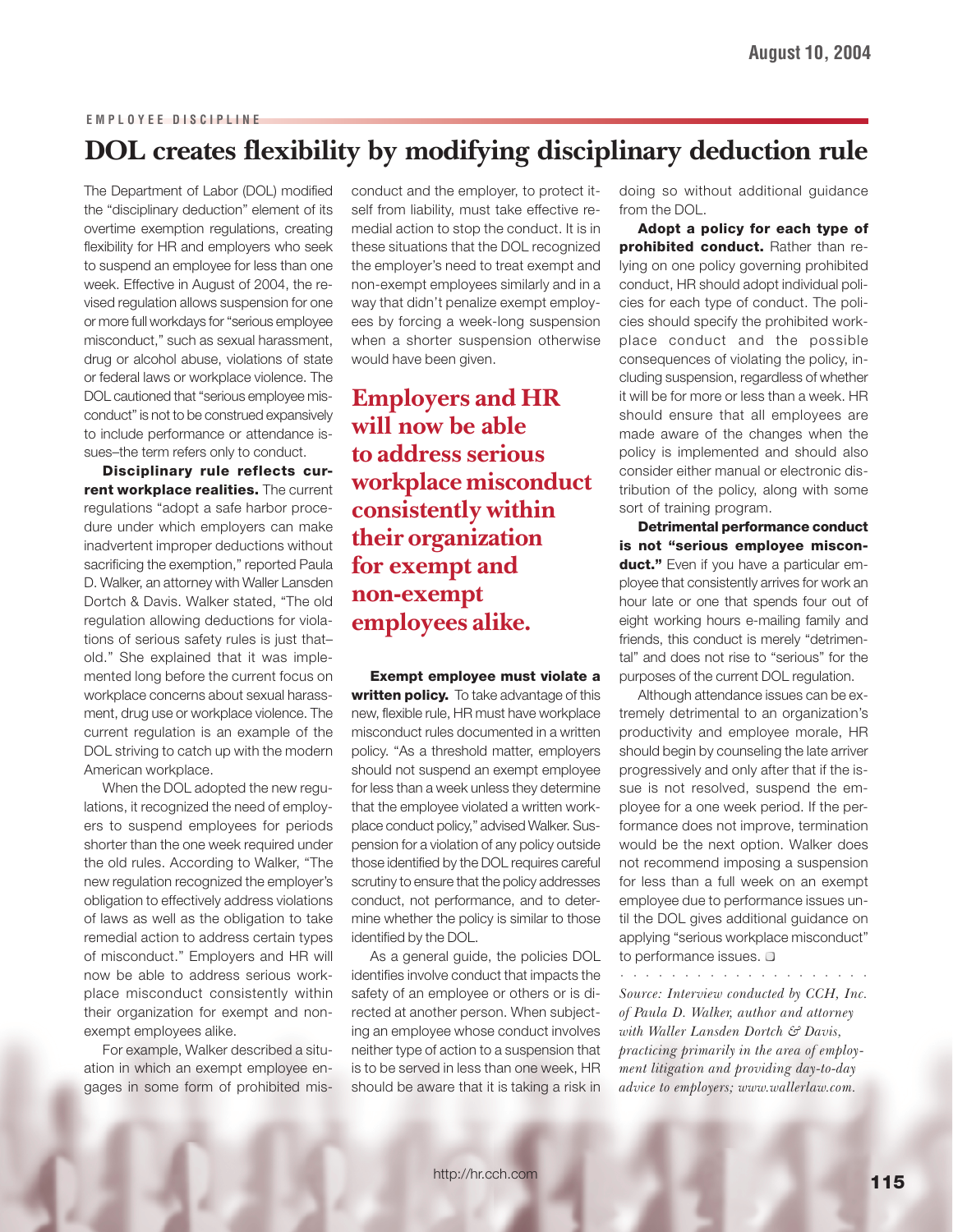#### **EXECUTIVE STAFFING**

### **CRO: Another very costly executive to be added to the mix**

First came the position of CEO. Corporate boards rested easy knowing that the future of their company was in capable hands. Then the position of CFO was born. Now another C-level position is emerging: the position of chief risk officer (CRO), which is a direct result of efforts to ensure compliance with The Sarbanes-Oxley Act (SOX).

**SOX increases financial compliance burden.** SOX was intended to regulate auditing and accounting rules and regulations, but its effects stretch much further. SOX is affecting the hiring practices of HR departments nationwide by rapidly increasing the demand for experienced financial talent, according to a report presented by CareerJournal.com.

Passed in the wake of the scandals at Enron Corporation and WorldCom (now MCI, Inc.), SOX was intended to tighten auditing and accounting rules and regulations. It resulted in additional pressure on companies and accounting firms to hire additional qualified senior-level talent. No company is immune from having to hire financial executives. Even companies that traditionally have not had to develop this type of expertise are finding that more and more must be demanded from their chief financial officers who alone cannot carry the ever-growing auditing and accounting burden, thus making the hiring of a financial executive necessary.

Having someone charged with the task of monitoring *all* kinds of risk to help a company avoid a range of business setbacks has caught on. The result is steady growth in the number of companies creating the position of chief risk officer.

"Businesses need to be able to take risks in order to make money, but they need to know how to do so wisely," says Leslie Rahl, founder of Capital Market Risk Advisors, a New York-based consulting firm. Ms. Rahl, who is often consulted by headhunters or chief executives seeking a chief risk officer, says she sees the role as just as important as any other top-level executive position.

"Companies are bending over backward, not just to hire experienced accountants, but also to try and keep the ones they have, offering them flex-time schedules and other benefits," said Tony Lee, publisher, CareerJournal.com. Recruiters estimate that pay in the accounting/auditing sector is up at least 10 percent with experienced financial executives commanding 20 percent more today than they were able to one year ago.

**Fannie Mae's woes highlight CRO position.** Last fall, Fannie Mae ran afoul of its regulator, the Office of Federal Housing Enterprise Oversight (OFHEO), amid accusations that it had violated accounting rules. To pacify OFHEO, Fannie Mae agreed to appoint a chief risk officer to oversee the company's myriad of financial and operational risks going forward.

**A good chief risk officer should be able to flag accounting problems, ensure the company is keeping up with regulatory requirements and be confident that sudden currency or commodity-price moves won't lead to large losses.**

"That was a significant step forward in the public profile of the chief risk officers in corporate America," says Mike Corey, a Chicago-based vice chairman and global head of the financial-services practice at recruiting firm Highland Partners. "There are not many people out there with the right blend of skills to be able to do this job, but there is a steadily growing demand for them." *continued on next page*

#### **Creating the job of CRO: Be careful, it'll cost you**

Unlike an auditor, who tries to figure out what a company may have done wrong, a chief risk officer's job is to ensure that an auditor finds nothing that has gone amiss. That means evaluating everything from the company's accounting policies and procedures to its technology network. A good chief risk officer should be able to flag accounting problems, ensure the company is keeping up with regulatory requirements, and be confident that sudden currency or commodity price moves won't lead to large losses. Their task is to ensure that the business functions exactly as it should.

While their work may be anonymous, the rewards are increasingly generous. "This is a job that very few people have the background or the skills to do well," says Alan Hilliker, a partner at recruiting firm Egon Zehnder International Inc., and head of its financial services practice. "The demand has soared, and their compensation has gone into the stratosphere as the risks of running afoul of regulators– one of the things a good CRO can guard against–have escalated."

Mr. Hilliker says a veteran risk manager taking the top job at a major financial institution may be able to earn \$2.5 million to \$3 million annually in salary and bonus, up from a comparatively paltry \$750,000 five years ago. There are other signs of higher status: The title of chief risk officer is more often used, and these individuals may report directly to directors. Part of this trend can be traced to the fact that CROs are now in growing demand within all parts of the financial services industry, not just the multinational banks. Mr. Hilliker estimates that half of medium- to large-size asset-management firms have an independent risk manager or CRO today, up from only 10 percent three years ago. In a few years, he calculates, few will be without such a senior position.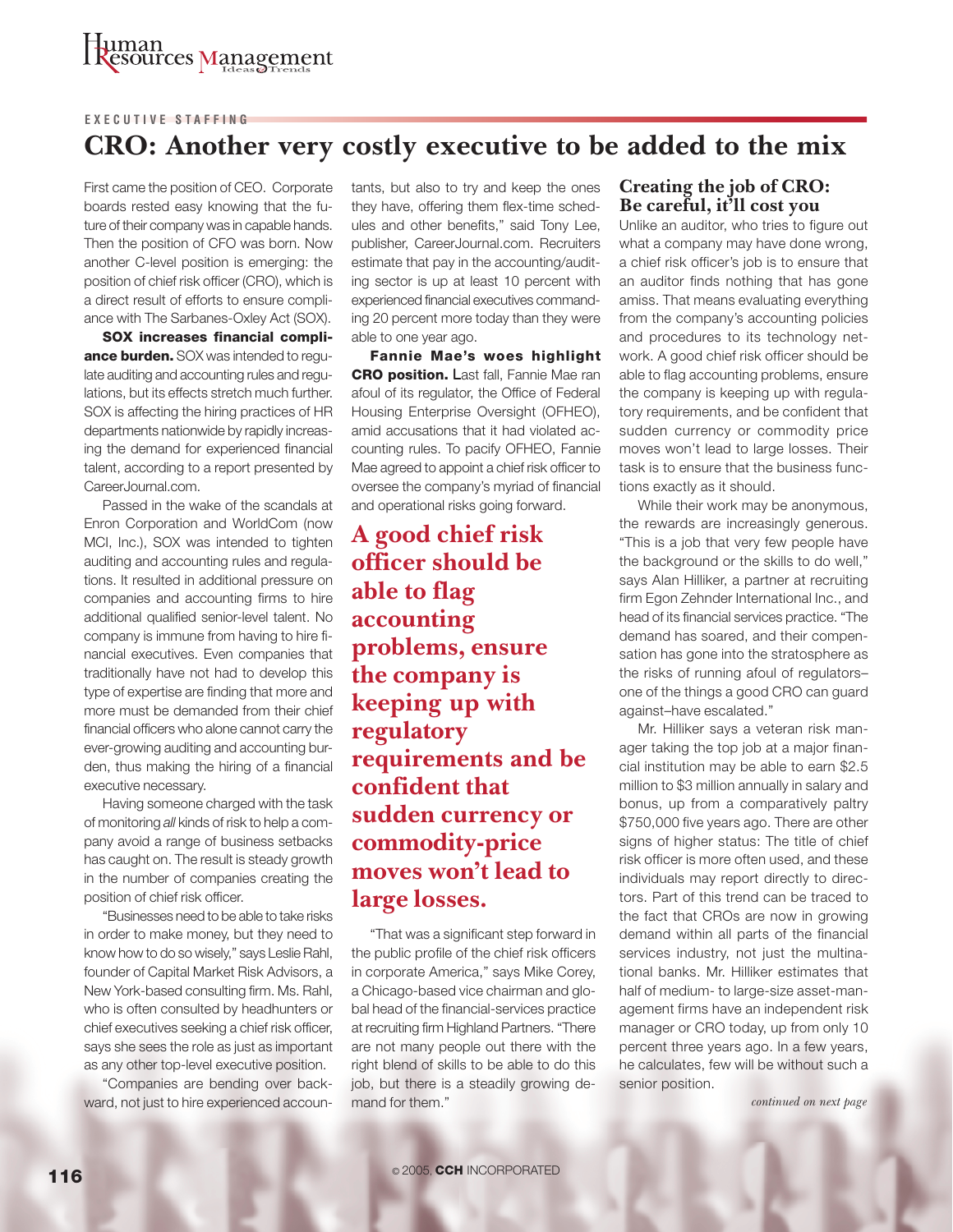#### **FINANCIAL EXECUTIVE**

*continued from page 116*

**There isn't enough supply of qualified CROs for all the demand.** Demand for risk-management talent is now spreading beyond Wall Street, and the multinational banks where veterans honed their skills are now prime recruiting grounds for headhunters. The energy industry has been the most aggressive, with generating companies and utilities recruiting risk managers to oversee their intricate webs of energy-supply contracts and regulatory issues.

Robert Endres, president and chief executive officer of Houston-based Synaptic Decisions, a consulting firm, stated that his biggest challenge is recruiting his own team. Mr. Endres explains: "We need people who understand whole sets of risks and how to detect them in all kinds of places. Finding [qualified candidates] has really been a challenge." He assured , "Yes, the people with the quantitative skills are there, but you also need that understanding of the business world," he says, "so that risk managers are alert to new or different kinds of risks that are just emerging and know how to gauge when a risk is worth taking."

**If the price is too high, there are alternatives.** When companies can't find a dedicated CRO, they may turn to someone like Endres. He and his seven-person team are called in to advise clients on risks in contracts for sales, equipment leasing, transportation and other business operations. "We look for things that might expose our client to risks they aren't aware they are taking," Mr. Endres explains.  $\Box$ 

○○○○○○○○ ○○○○○○○○○○○○

*Source: CareerJournal.com—The Wall Street Journal's executive career site, www.careerjournal.com.*

#### **EEOC COMPLIANCE**

### **Avoid common EEOC violations when posting job openings**

Diversity is a valuable corporate tool that can often lead to a happier, more productive workforce. Recruiting diversity is a challenge that employers and HR must face head on by ensuring that members of protected classes are not discouraged from applying for jobs for any reason. One area that requires extensive caution is job advertising, which is carefully scrutinized by the Equal Employment Opportunity Commission (EEOC). The EEOC enforces laws that forbid recruitment practices that discriminate on the basis of race, color, religion, national origin, sex, age, or disability.

How often have you posted a job listing that ended with, "We are an equal employment opportunity employer. We do not discriminate on the basis of race, religion, color, sex, age, national origin, or disability." Quite often, this language is completely discredited by the language in the advertisement that precedes it. Although at first glance the following advertisement samples appear to be completely neutral and non-discriminatory, a closer analysis reveals otherwise. Consider these samples next time your HR department is writing up an advertisement looking to draw the most qualified candidate and try to avoid making similar mistakes.

**Linen Assistant: responsible for laundering and delivering clean linen. Must be able to lift 50 pounds and push carts. Applicant must be able to stand for sustained periods. High School Diploma or GED required.** Under Title VII, if educational requirements have a significant impact on race or national origin, the requirements of the ad must be proven to be job related and consistent with business necessity. Some jobs obviously will require a particular education, but this job is likely not one of them.

**Jewelry Sales Rep: Qualified candidates must possess some sales experience, strong communication skills, ability to multitask, and be in excellent physical condition.** This ad might make someone with a disability think they would not be hired even though he or she would likely be qualified to perform the essential functions of the job with or without an accommodation. It would have been helpful if the posting included a description of the essential job functions. Making this effort will benefit the organization because it will help to attract only those applicants that have appropriate qualifications.

**Quality Manager: Must be U.S. citizen or permanent resident.** The EEOC will likely refer this type of ad to the U.S. Department of Justice Civil Rights Division–Office of Special Counsel for Immigration-Related Unfair Employment Practices (OSC) for investigation. Typically, "citizens only" hiring policies are found to be illegal, which is why HR is encouraged to consider using the following language instead: "In compliance with federal law, all persons hired will be required to verify identity and eligibility to work in the U.S. and to complete the required verification document upon hire."

**Loan Professional: Our company is full of young, experienced professionals looking to grow, expand and develop. We are looking for candidates that are new to the industry that we can train and develop.** This ad will likely deter older workers from applying as it appears to be preferential of young workers, which is a violation of the Age Discrimination in Employment Act.

**Managers and Sales Persons: Christian-based company is expanding rapidly across the U.S.** Unless the employer is a Christian Church, this ad appears inappropriate and will serve to discourage anyone who is not Christian from applying.

**Apartment Maintenance: No charge offs or collections, no felony convictions.** This advertisement may have an adverse impact on minorities or women and should be avoided unless there is a bona fide occupation qualification for it.

**Sales/Maintenance Assistance: Seeks energetic individual.** Every employer wants to hire enthusiastic employees, but be aware that those who are in a protected age category (40 or older) may read this advertisement as code that the employer only wants to hire young people. Should that protected person bring a discrimination claim, this advertisement could be used as evidence of a discriminatory motive.  $\Box$ 

*Source: U.S. Equal Employment Opportunity Commission July 2005 Newsletter, Phoenix District Office, www.eeoc.gov.*

○○○○○○○○ ○○○○○○○○○○○○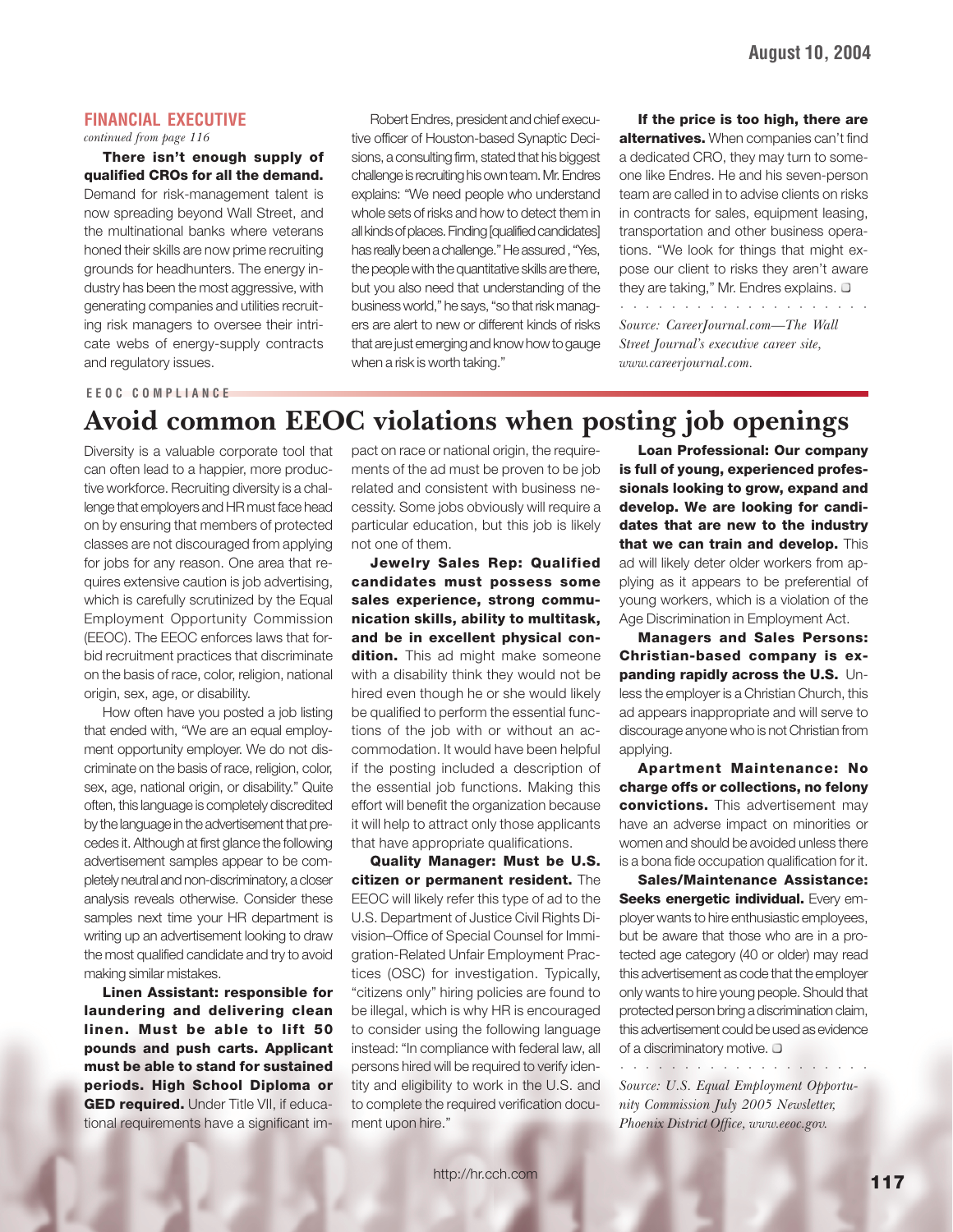#### **EMPLOYEE HEALTH**

### **Everyone wins with workplace health, wellness programs**

With the population aging and the prevalence of illnesses such as cancer and heart disease becoming painfully common, it is time for HR to consider implementing a wellness program to encourage employees to undergo regular screenings.

Everyone wins with wellness programs– employers win because healthier populations are more productive and, over time, employer's health care costs may decrease. Employees win because they are healthier and will be able to enjoy their time off to enjoy life rather than trying to recover from something that threatened it. Further, wellness programs tune employees in to just how much employers genuinely care about their well-being.

Surprisingly, only 11 percent of U.S. employers encourage health screenings through wellness programs. Perhaps this statistic is partially responsible for the fewer than 50 percent of adults that get early detection screenings as recommended by the American Cancer Society.

If the American Cancer Society's recommended early detection screening schedule was followed, the five-year relative survival rate for many common types of cancers (breast, colon, rectum, cervix, prostate, oral cavity, and skin) would increase to approximately 95 percent.

**Wellness programs are offered by large organizations, rarely small.** Small and even some mediumsized organizations seem to understandably believe that wellness programs would be "nice to have, but they're outside the realm of essential business activities," reported Dr. Ron Leopold, vice president and national medical director of MetLife Disability. Large organizations however, are bigger and have "more hands on deck to establish issues of health in the working populations," said Dr. Leopold.

Small organizations should not be too quick to turn away from offering wellness programs because there are multiple notfor-profit organizations nationwide, such as the American Heart Association and the American Cancer Society, that can provide assistance in creating a program that is both cost-effective and manageable.

**No two wellness programs will be the same.** Don't be too quick to look at a competitor's wellness program as a model for your own. No two wellness programs will be the same because, to be successful, a program must be targeted to a particular population. Dr. Leopold provided as examples a department store with a working population comprised of a majority of women between the ages of 35 and 55 likely focusing its wellness program on breast cancer awareness and osteoporosis prevention, and an organization with a population made up mostly of men ages 40-60 focusing more on blood pressure

### **Wellness programs tune employees in to just how much employers genuinely care about their well-being.**

screening and prostate checks.

A wellness program should be created to achieve particular goals. Keeping the goals as the focus of the program will assist in targeting a specific population. Although a program should not give too much in-depth medical information, it should:

- Change behaviors where they need to be changed (*e.g.,* obesity and smoking);
- $\bigcirc$  Heighten employee awareness of the risks that coexist with the employees' age and gender; and
- **Encourage employees to see their** physician regularly.
- A willingness to work with a specific organization, such as the American Arthritis Foundation or the American Heart Association, after your organization has selected a program, so that

it is properly targeted to a particular population. Such organizations have wellness program experts and informational pamphlets, all of which can help make your program great.

- A well-thought-out communication strategy. Placement and posting of materials is key and should be an HR priority.
- The buy-in of senior management, which, Dr. Leopold stresses, is of "critical importance." Associates who hear senior management speak to the importance of a wellness program will be more likely to buy into it themselves and will also get a glimpse into just how much the organization cares about employee well-being.

**Attracting employees is easier than you might think.** A wellness program is only as successful as the number of employees that are attracted to it. It is likely that posting information about the program and distributing pamphlets will not be enough. Therefore, HR should be prepared to be creative.

Dr. Leopold suggests using prizes and raffles. For example, an organization could raffle five I-Pods to a population in excess of 500 people. Competitions are often similarly successful, especially if your organization has more than one location, in which case you could create a weightloss competition between each branch.

"Whatever you decide to do," advised Dr. Leopold, "the message must be engaging." Again, this would be a great opportunity to join with a group that specializes in wellness programs as they will be well qualified to help craft the message you seek to send.

**The time is now.** The American Cancer Society took the lead in disease prevention efforts in May of 2005 when it launched the Great American Health Check (GAHC), a campaign intended to raise awareness about the importance of *continued on next page*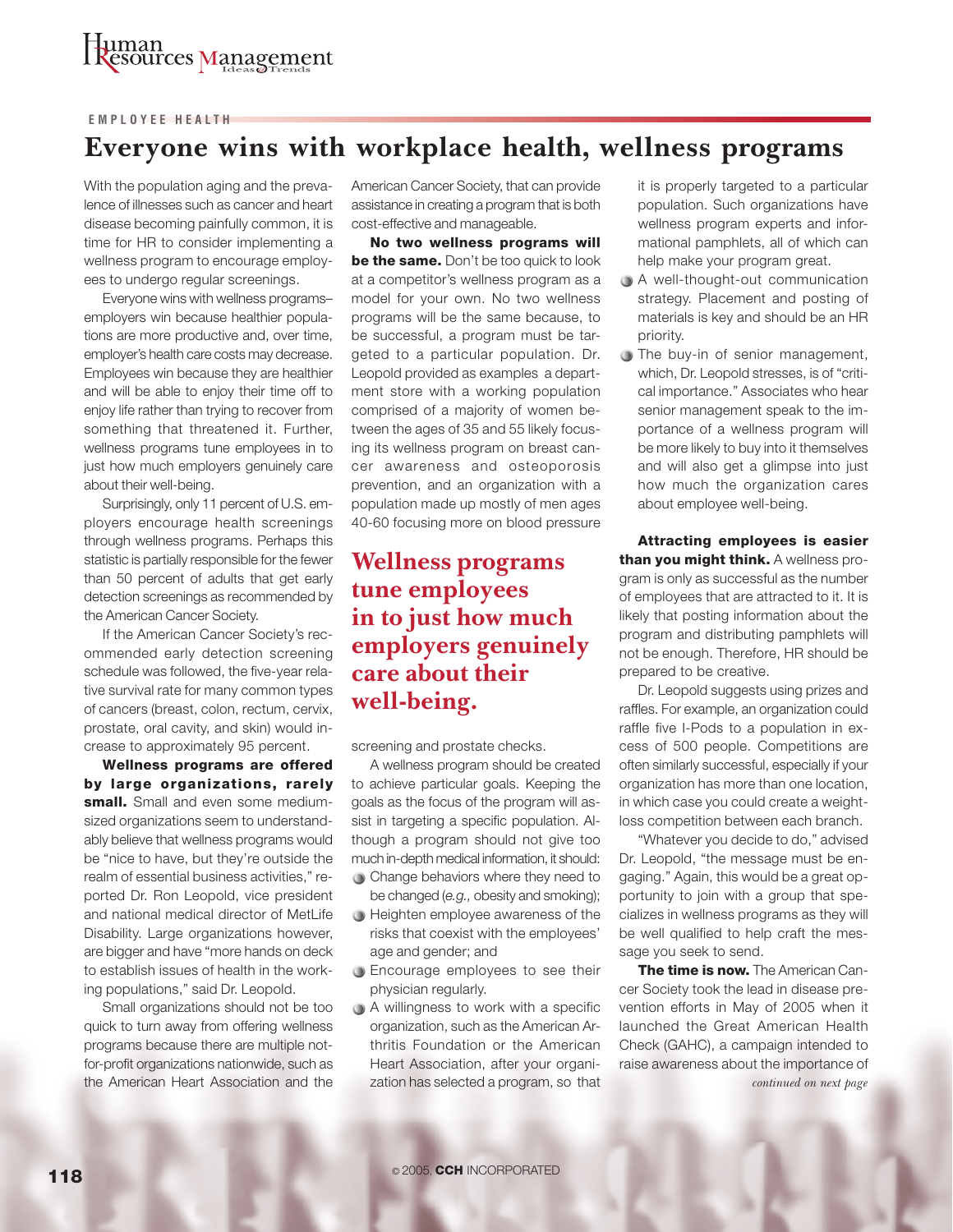#### **WELLNESS PROGRAMS**

*continued from page 118*

early detection in the fight against cancer. The initiative, made possible by Metropolitan Life Insurance Company, with additional support from Quest Diagnostics, encourages Americans to get tested for cancer. Employers can benefit from GAHC

### **A wellness program is only as successful as the number of employees that are attracted to it.**

because it has paved the way and has spotlighted the need for health screenings.

Other factors illustrating the desirability of wellness programs include the fact that the economy is currently coming off of four years of double-digit healthcare inflation, which has resulted in healthcare costs having never been higher and the aging working population, since a wellness program will go a long way to offset future healthcare costs.

**Utilize your organization's health plan.** Quite often, HR is unaware of the resources that health plans offer. Perhaps the health plan has suggestions for how to entice employees to participate in the wellness program or even has suggestions for what the wellness program should include.

"Medical carriers and health plans are a great untapped resource for employers to see what can be coordinated for the benefit of employees," encouraged Dr. Leopold.  $\square$ 

○○○○○○○○○○○○○○○○○○○○

*Source: Interview conducted by CCH, Inc. of Dr. Ron Leopold, vice president and national medical director of MetLife Disability, on July 22, 2005. Dr. Leopold is also the author of A Year in the Life of A Million American Workers, a disability reference almanac.*

#### **COMMUNICATION**

### **Bosses don't listen and are failing at upward employee communication**

Many organizations are failing when it comes to "upward communication"–the feedback from employees to management–according to the Organizational Communication Survey conducted by the Society for Human Resource Management (SHRM) and CareerJournal.com. SHRM was responsible for collecting data from employers while CareerJournal.com collected data from employees. The survey studied the communication connection between management and employees, not between HR and employees.

HR will likely find the just over half (59 percent) of responding employees who believe that their organizations listen to what they have to say is far too small a percentage. Perhaps the fact that fewer than half (46 percent) of all surveyed HR professionals reported that their organizations collect employee opinions contributes to the low number of "listeners." Those who don't solicit employee feedback might want to reconsider their approach, especially when considering that of the HR professionals who do use staff feedback forms, 86 percent rate the effectiveness of the resulting interactions as "good" or "very good."

Organizations fared better with their ability to conduct "downward communication"–messages coming from management to employees–with 68 percent of employees and 66 percent of HR professionals agreeing or strongly agreeing that their organization effectively communicates its business plan and goals to its staff.

"Communication is an important key to maintaining a successful relationship between an organization and its employees. Organizations that communicate effectively outpace organizations that don't," said Tony Lee, publisher, CareerJournal.com. "Companies should be more proactive in collecting employee feedback and establishing vehicles for employees to express their concerns."

**HR and employees aren't on the same page.** The survey highlighted just how differently HR and employees rate the value placed on communication within their organizations. For example, 80 percent of HR professionals believe that their organizations are open to suggestions and improvements from employees, while only 66 percent of employees share the same sentiment.

"Clear communication must be among the highest priorities in any organization," said Susan R. Meisinger, SPHR, president and chief executive officer of SHRM. "When employees believe their ideas and concerns have been heard, they are more invested in their contribution to the success of the organization."

**There is a light at the end of the tunnel.** Even though employees felt that their organizations were less interested employee concerns, as compared with HR professionals, they did show strong trust in management. Apparently, trust in management does not necessarily result in equal approval of management's success at communicating with employees.

Despite strong trust in management, employees may still feel unappreciated and believe that their concerns and viewpoints are not always taken into account. Successful communication practices require not only the ability to transmit ideas to employees, but also the willingness to listen to employee ideas and concerns.

○○○○○○○○○○○○○○○○○ ○○○○○○○○○○○○○○○○○○○○○○

*Source: The Society for Human Resource Management (SHRM) and CareerJournal.com, The Wall Street Journal's executive career site.*